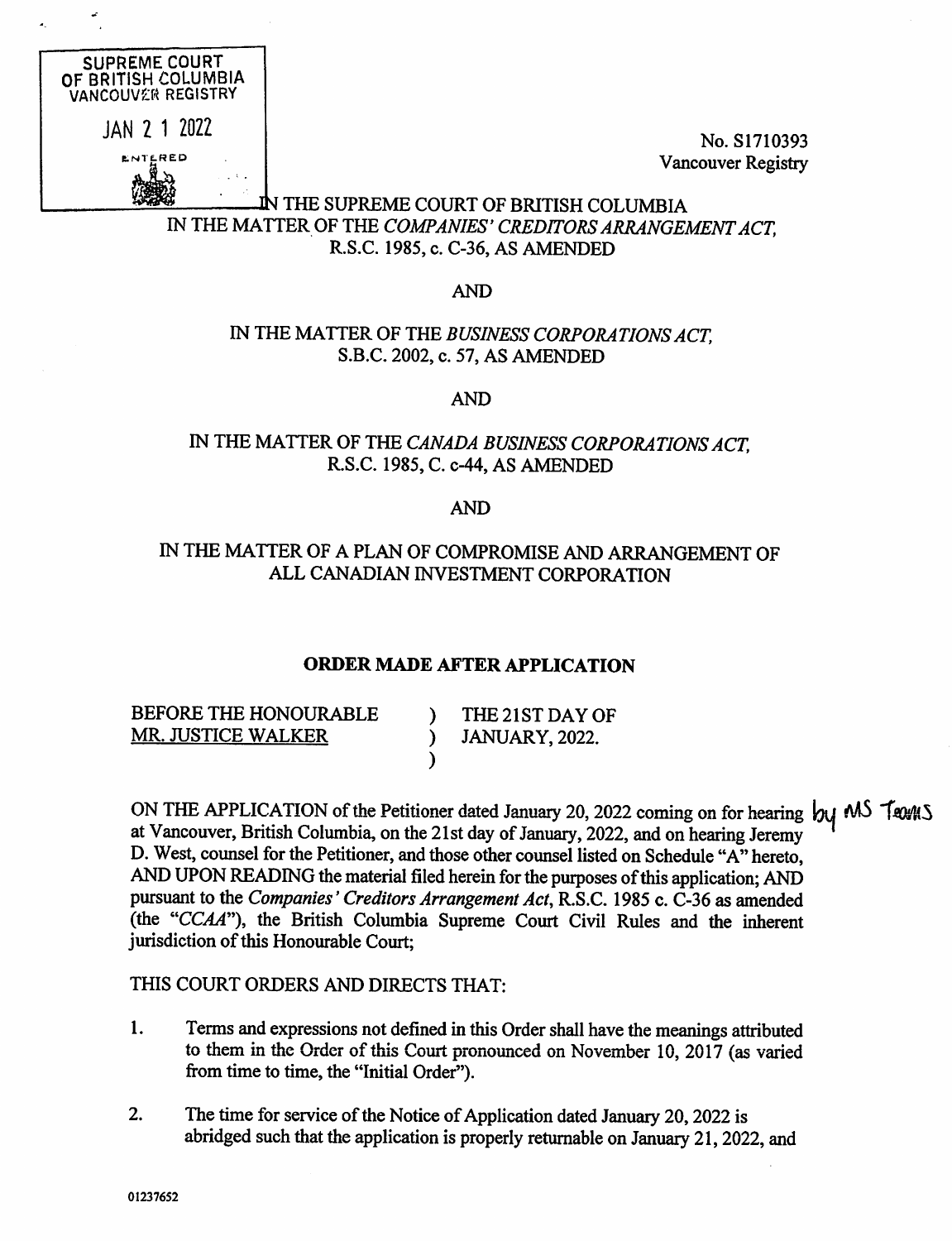$\overline{2}$ 

service upon any interested party other than those parties on the service list maintained by the Petitioner and the Monitor in this matter is hereby dispensed with.

#### Stay of Proceedings

- 3. The stay of proceedings is hereby extended from January 21, 2022 to January 20, 2023.
- 4. The proceedings are adjourned for hearing at  $r_{\text{c}}$  and Felminally 1<del>7, 207</del>
- 5. Approval of counsel as to form listed in Schedule "A" hereto, except counsel for the Petitioner, is hereby dispensed with.

THE FOLLOWING PARTIES APPROVE THE FORM OF THIS ORDER AND CONSENT TO FACH OF THE ORDERS, IF ANY, THAT ARE INDICATED ABOVE AS BEING BY CONSENT:

Signature of Jeremy D. West Counsel for the Petitioner

By the Court.  $\bullet$ 

Registrar



 $U$ 

4.---- r